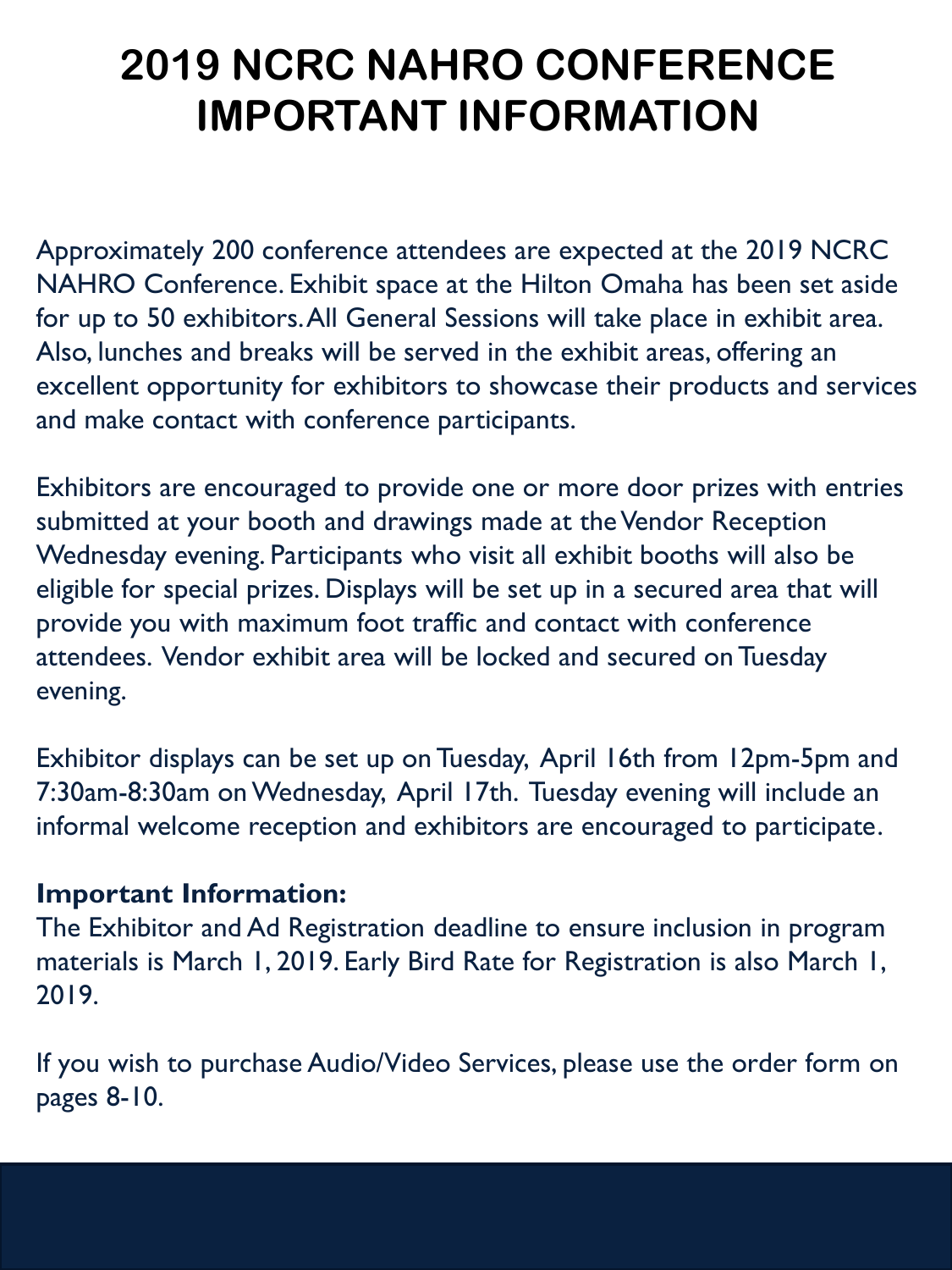# **2019 NCRC NAHRO CONFERENCE SPONSORSHIP LEVELS**

## **DIAMOND SPONSOR \$5000**

**Welcome Remarks – Opening General Session Wednesday Luncheon Address (5-10 mins) & Introduction of Speaker Exclusive Room Key Advertising Name Badge Advertising Signage Rights (Banner display – if provided) Sponsor Signage throughout the conference Prominent Exhibit Space (Tier 1) Conference Projection Backdrop Company Literature and Promotional Items (Expense of Vendor) in all conference bags Conference Program Advertising (FULL PAGE) Sponsor Recognition in Conference Program Conference Registration for two (2) Representatives Tuesday (luncheon; President Reception) Wednesday (Continental Breakfast; Luncheon; (inclusive of continental break fast; luncheon; receptions; and dinner) Thursday (Continental Breakfast)**

## **GOLD SPONSOR \$3000**

**Remarks – Wednesday AM General Session or Thursday AM General Session (5 mins) Sponsor Signage throughout the conference Informational Material and/or company promotional items in all attendee conference bags Prominent Exhibit Space (Tier 2) Conference Registration for two (2) Representatives Tuesday (luncheon; President Reception) Wednesday (Continental Breakfast; Luncheon; inclusive of continental breakfast; luncheon; receptions; and dinner) Thursday (Continental Breakfast) Conference Projection Backdrop Company Literature and Promotional Items (Expense of Vendor) in all conference bags Sponsor Recognition in Conference Program Conference Program Advertising (1/2 page)**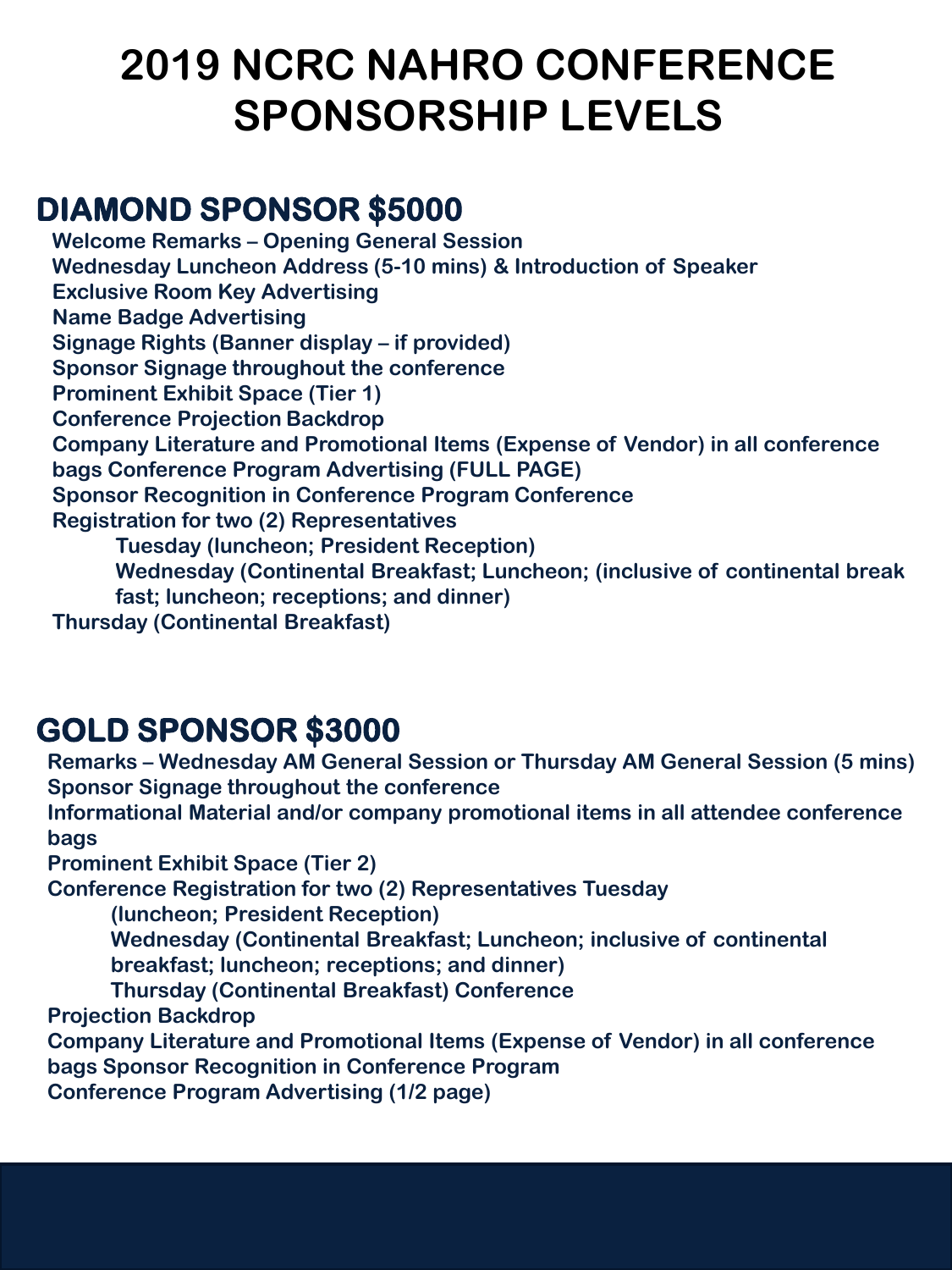# **2019 NCRC NAHRO CONFERENCE SPONSORSHIP LEVELS**

## **BRONZE SPONSOR \$1000**

**Sponsor Signage throughout the conference Exhibit Space (Tier 3) Conference Registration for two (2) Representatives Tuesday (luncheon; President Reception) Wednesday (inclusive of continental breakfast; luncheon; receptions; and dinner) Conference Projection Backdrop Sponsor Recognition in Conference Program** 

**Conference Program Advertising (1/4 page)**

## **ADDITIONAL SPONSORSHIP OPPORTUNITIES**

## **Presidential Reception Sponsor at the Henry Doorly Aquarium \$3,000**

**Exclusive Signage; Welcoming Remarks; Conference Registration (2) Representatives** 

#### **Tuesday Luncheon Sponsor \$500**

**Recognition Signage; Informational Material and/or company promotional items (place setting)**

## **Wednesday Breakfast/Break(s)/Reception Sponsor \$500**

**Recognition signage/Program Recognition**

## **Wednesday Luncheon Sponsor \$500**

**Recognition Signage; Informational Material and/or company promotional items (place setting)**

## **Wednesday Banquet Sponsor \$500**

**Recognition Signage; Informational Material and/or company promotional items (place setting)**

## **Wednesday Entertainment Sponsor \$500**

## **Closing Conference Sponsor (Thursday) \$500**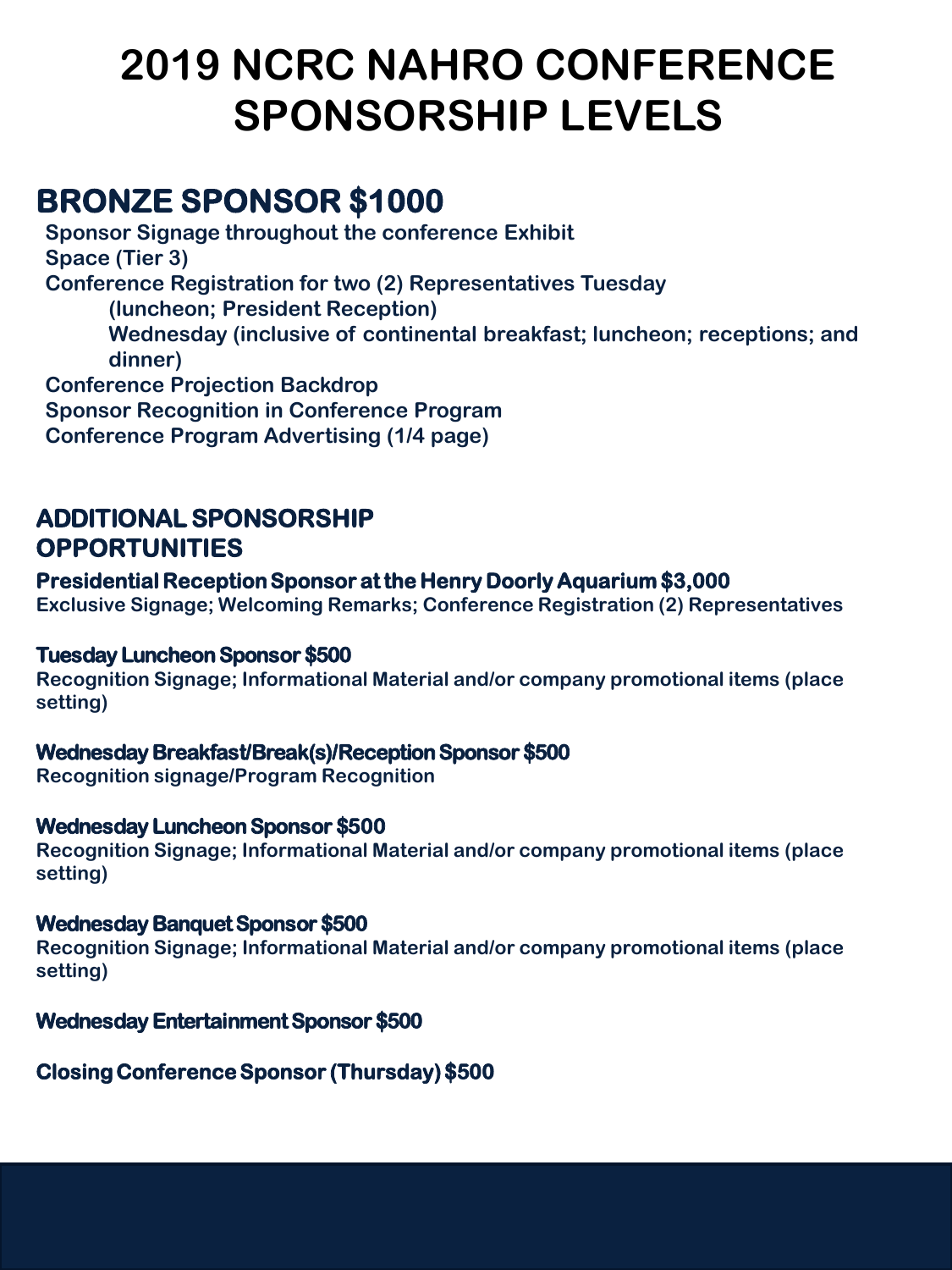# **2019 NCRC NAHRO CONFERENCE HOTEL RESERVATIONS & INFORMATION**

## **PLEASE CONTACT THE HOTEL FOR RESERVATIONS**

## **HILTON OMAHA**

**1001 Cass Street Omaha, NE 68102 402.998.3400**

**Room Reservations must be made directly with the hotel.**

**Reservations must be made by March 19, 2019 to receive the group rate of \$109.00 per night.**

**Please visit the following link to book your hotel room, or call 1.800.HILTONS and reference Group Code NCR:**

## **https://book.passkey.com/go/NCR19**

**For questions, call: Hilton Omaha 402.998.3400** 

**The hotel has the following Amenities:**

- **Easy access from the airport or by car (complimentary airport shuttle service)**
- **Self and valet parking is available (parking fees apply)**
- **AAA Four Diamond Award winning hotel**
- **Complimentary wireless internet**
- **Complimentary shuttle service to/from downtown area**
- **On-site full service Health Club with Spa Services and salt water pool available at \$10/day**
- **Liberty Tavern serving breakfast, lunch, and dinner**
- **Starbucks Coffee Shop**
- **FedEx Office Print & Ship Center**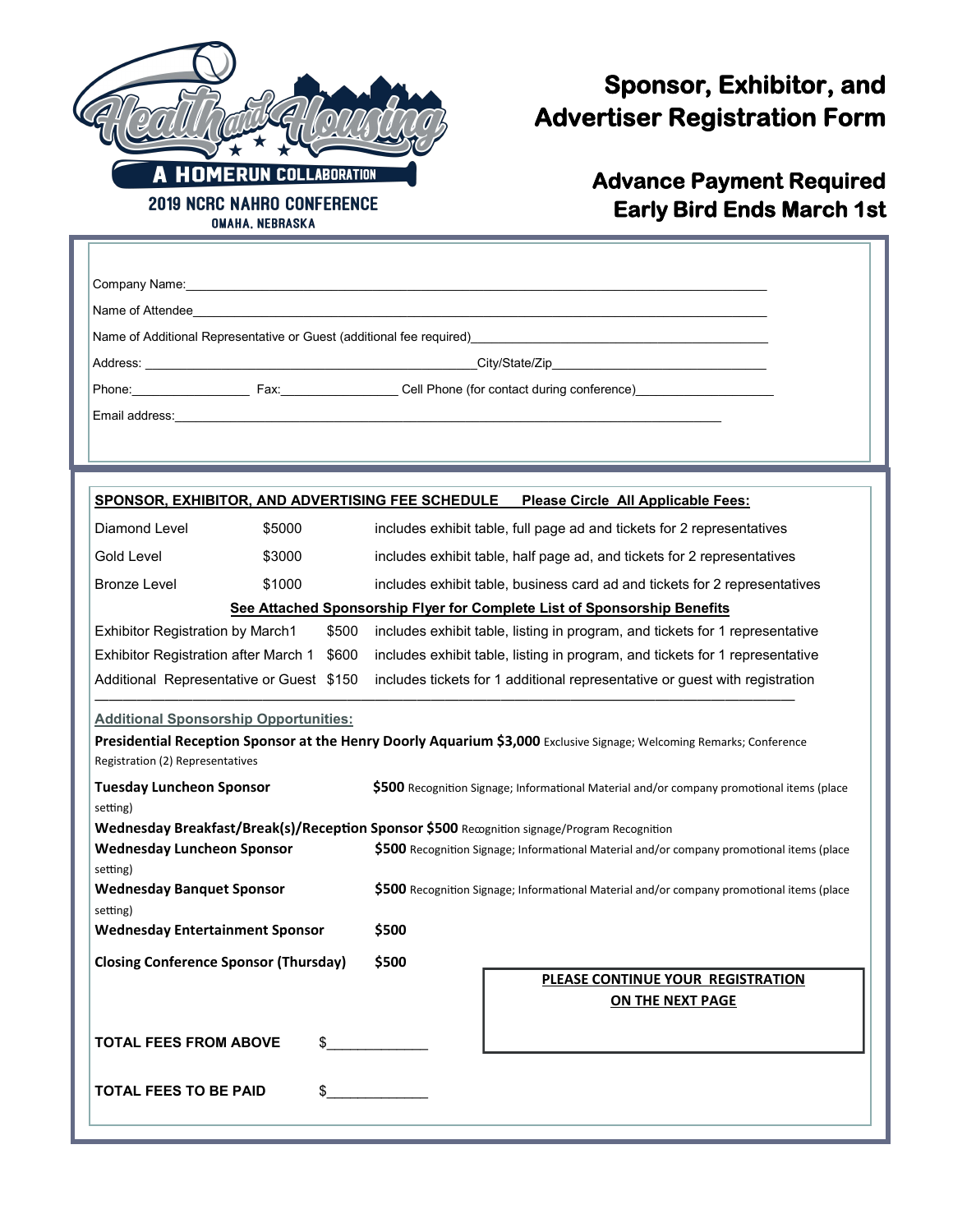

## **Sponsor, Exhibitor, and Advertiser Registration Form**

| DIAMOND, GOLD, and BRONZE LEVEL SPONSORS:<br><b>YES</b><br>NO.<br>My Company/Agency will have an Exhibitor Table during the conference in the Exhibit Hall.                                                                                                                                                                                                                                                                                                                                                                                                 |
|-------------------------------------------------------------------------------------------------------------------------------------------------------------------------------------------------------------------------------------------------------------------------------------------------------------------------------------------------------------------------------------------------------------------------------------------------------------------------------------------------------------------------------------------------------------|
| ALL SPONSOR LEVELS ADVERTISING:<br>With your sponsorship one ad is included, please send "camera ready" ad material for the conference program and your<br>company/agency logo. Deadline is March 1, 2019 for inclusion in the conference program. Ad materials can be submitted<br>electronically to the following email address: heatherr@hcha.net A reply will be sent to confirm that your electronic files<br>have been received.<br>If you are registering for an Exhibitor Table, do you require access to electricity? YES<br>NO.<br>N/A            |
| Vendor Exhibit Set up and tear down schedule:<br>Vendor Set Up: Tues., April 16th - 12pm-5pm and Wed. April 17th from 7:30am-8:30am<br>Vendor Exhibits Open: Wed., April 17th - 8:30am-5:00pm<br>Vendor tear down: Wed., April 17th - 5:00pm-6:00pm                                                                                                                                                                                                                                                                                                         |
| <b>ALL CONFERENCE ATTENDEES:</b><br>In order to have an accurate count, please give us the number of persons attending each of the following events:<br>Tuesday<br>Wednesday<br>Lunch: www.com<br>Lunch: the contract of the contract of the contract of the contract of the contract of the contract of the contract of the contract of the contract of the contract of the contract of the contract of the contract of the con<br>Welcome Reception:<br>Vendor Reception: ___________ Awards Banquet: _________<br>Please list any special dietary needs: |
| <b>DOOR PRIZES:</b><br>My Company/Agency will have door prizes to be drawn from our own booth registration at our booth<br><b>YES</b><br>NO.<br>during breaks or given at the Vendor Reception Wednesday evening.                                                                                                                                                                                                                                                                                                                                           |
| Enclosed is my Registration Form and Fee for the 2019 NCRC NAHRO Conference. I understand that Exhibitor Table Reservations and Assignments<br>are on a First Come—First Served Basis and I am responsible to make hotel reservations directly with the hotel and the NAHRO block room rate is available<br>only through March 19, 2019. I understand that additional fees may be required for an additional representative or guest as determined on the Fee<br>Schedule on Page 1.<br>Date: 2008                                                          |

**PLEASE INCLUDE THE TWO REGISTRATION PAGES AND SEND WITH YOUR FEE TO: Nebraska NAHRO c/o Heather Looper, State Service Officer 6223 Princess Margaret Drive Lincoln, NE 68516**

Payment Questions can be directed to Heather Looper at: 402-435-0941 Email: ne\_nahro\_sso@hotmail.com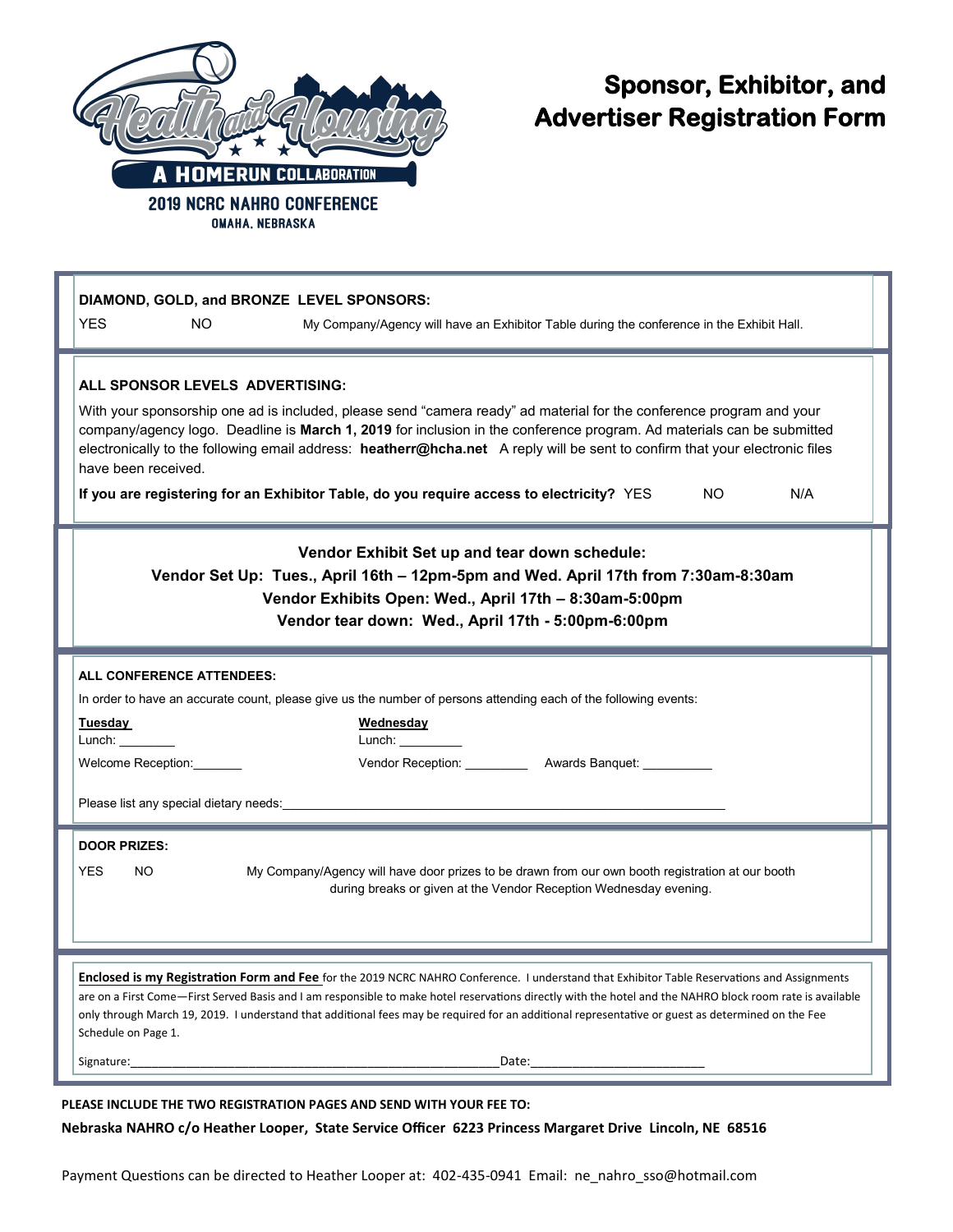# AUDIOVISUAL EXHIBITOR **SERVICES**



Create the ultimate brand experience with a sensory-rich environment that drives attendee interest.

| ORGANIZATION NAME |                   |                                                                 |                                                                     |
|-------------------|-------------------|-----------------------------------------------------------------|---------------------------------------------------------------------|
|                   |                   |                                                                 |                                                                     |
| <b>CITY</b>       | <b>STATE</b>      | ZIP CODE                                                        |                                                                     |
|                   |                   |                                                                 |                                                                     |
|                   |                   |                                                                 |                                                                     |
|                   |                   |                                                                 | $\Box$ AM                                                           |
|                   |                   |                                                                 | $\square$ PM                                                        |
|                   | PICKUP DATE       | PICKUP TIME                                                     | $\Box$ AM                                                           |
|                   |                   |                                                                 | $\square$ PM                                                        |
|                   |                   |                                                                 |                                                                     |
|                   |                   |                                                                 |                                                                     |
|                   |                   |                                                                 |                                                                     |
|                   | <b>START DATE</b> | <b>END DATE</b><br>ON-SITE CONTACT NAME<br><b>DELIVERY DATE</b> | NO. OF EVENT DAYS<br>ROOM/EXHIBIT BOOTH NO.<br><b>DELIVERY TIME</b> |

#### ORDERING INSTRUCTIONS

To guarantee equipment availability and advanced-rate pricing, place your order at least 21 days prior to delivery.

Operator labor, if requested, is subject to the prevailing hourly rate with a four-hour minimum. An electronic receipt will be emailed to you.

The total charge per item is determined by multiplying the price by the quantity ordered. Please include applicable Sales Tax on equipment rental.

#### PSAV WILL CONTACT YOU DIRECTLY FOR PAYMENT INFORMATION. PRICING IS PER SHOW.

Tax Exempt Status – If you are exempt from payment of sales tax, we require you to forward an exemption certificate for the state in which the services are to be provided.

Form Submission - Email completed forms to: amurphy@psav.com

Cancellations – Cancellations received within 48 hours of the scheduled delivery date are subject to a 50 percent fee applicable to equipment and tax. Cancellations received on the day of scheduled delivery or "no shows" are subject to the full amount of the order, including installation, drayage and tax.

Labor and/or service charges may apply and/or loss damage waiver.

| <b>MONITORS</b>                                                             | OTY.                          |       |
|-----------------------------------------------------------------------------|-------------------------------|-------|
| $\blacksquare$ 46" LCD monitor<br>$\Box$ Dual-post stand $\Box$ Table stand |                               | \$310 |
| 55" LCD monitor                                                             |                               | \$430 |
| $\Box$ Dual-post stand $\Box$ Table stand<br>■ 70" LCD monitor              | Please contact PSAV for quote |       |
| $\Box$ Dual-post stand $\Box$ Table stand                                   |                               |       |

| <b>MONITOR ACCESSORIES</b>                              | OTY. |       |
|---------------------------------------------------------|------|-------|
| DVD player                                              |      | \$60  |
| <b>Laptop</b>                                           |      | \$220 |
| <b>PROJECTION</b>                                       | OTY. |       |
| <b>LCD</b> projector                                    |      | \$375 |
| $\blacksquare$ 42"-54" Rolling cart<br>with black skirt |      | \$25  |
| 8' Tripod screen                                        |      | \$75  |

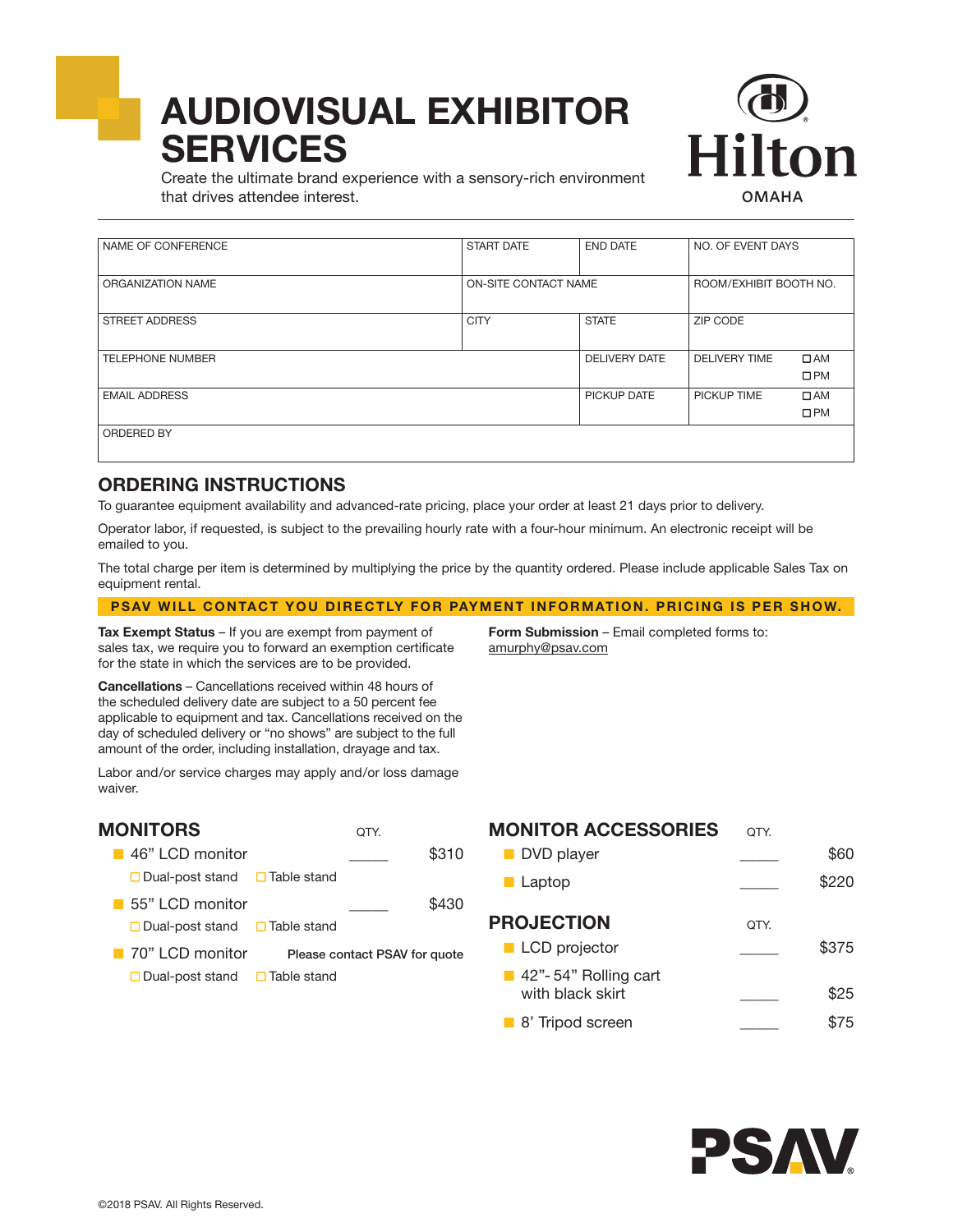# AUDIOVISUAL EXHIBITOR **SERVICES**



Create the ultimate brand experience with a sensory-rich environment that drives attendee interest.

| <b>AUDIO EQUIPMENT</b>                                                                                           |                 | OTY. |       |
|------------------------------------------------------------------------------------------------------------------|-----------------|------|-------|
| ■ Wired microphone                                                                                               |                 |      | \$45  |
| $\Box$ Handheld                                                                                                  | $\Box$ Lavalier |      |       |
| Wireless microphone<br>$\Box$ Handheld                                                                           | $\Box$ Lavalier |      | \$170 |
| Powered speaker<br>up to five people                                                                             |                 |      | \$75  |
| Sound system<br>■ two speakers, two stands, one mixer,<br>one wired microphone<br>$\blacksquare$ up to 20 people |                 |      | \$277 |
| 4-channel mixer                                                                                                  |                 |      | \$50  |
| <b>LIGHTING</b><br>$\blacksquare$ Up-light                                                                       |                 | OTY. | \$75  |
| <b>COMPUTER &amp; ACCESSORIES</b>                                                                                |                 | QTY. |       |

| <b>POWER</b>                                                                                            | OTY. |       |
|---------------------------------------------------------------------------------------------------------|------|-------|
| $\blacksquare$ 208V Single phase – 30 AMP                                                               |      | \$200 |
| 208V Three phase – 60 AMP                                                                               |      | \$450 |
| $\Box$ 25' AC cable                                                                                     |      | \$21  |
| Power strip                                                                                             |      | \$21  |
| <b>RIGGING</b>                                                                                          |      |       |
| Rigging requests should be placed using the Rigging<br>Request Form at https://www.psav.com/riggingform |      |       |
| <b>CUSTOM ITEMS</b>                                                                                     | OTY. |       |
| ■ Superior WiFi internet<br>per user                                                                    |      | \$22  |
| Simple WiFi internet<br>per user                                                                        |      | \$15  |

#### **COMPUTER & ACCESSORIES** QTY.

| Laptop | \$220 |
|--------|-------|
|        |       |

#### INTERNET

- **Wired internet connection** Please contact PSAV for quote
- Dedicated bandwidth Please contact PSAV for quote

#### SPECIAL REQUESTS

Please add any items not listed above that you require.

 $\blacksquare$  $\Box$  $\blacksquare$ 

To learn about our creative and production services, please contact your PSAV representative.

Alex Murphy Director, Event Technology - PSAV® Hilton Omaha 1001 Cass St., Omaha, NE 68102 office: 402.346.6434 email: amurphy@psav.com